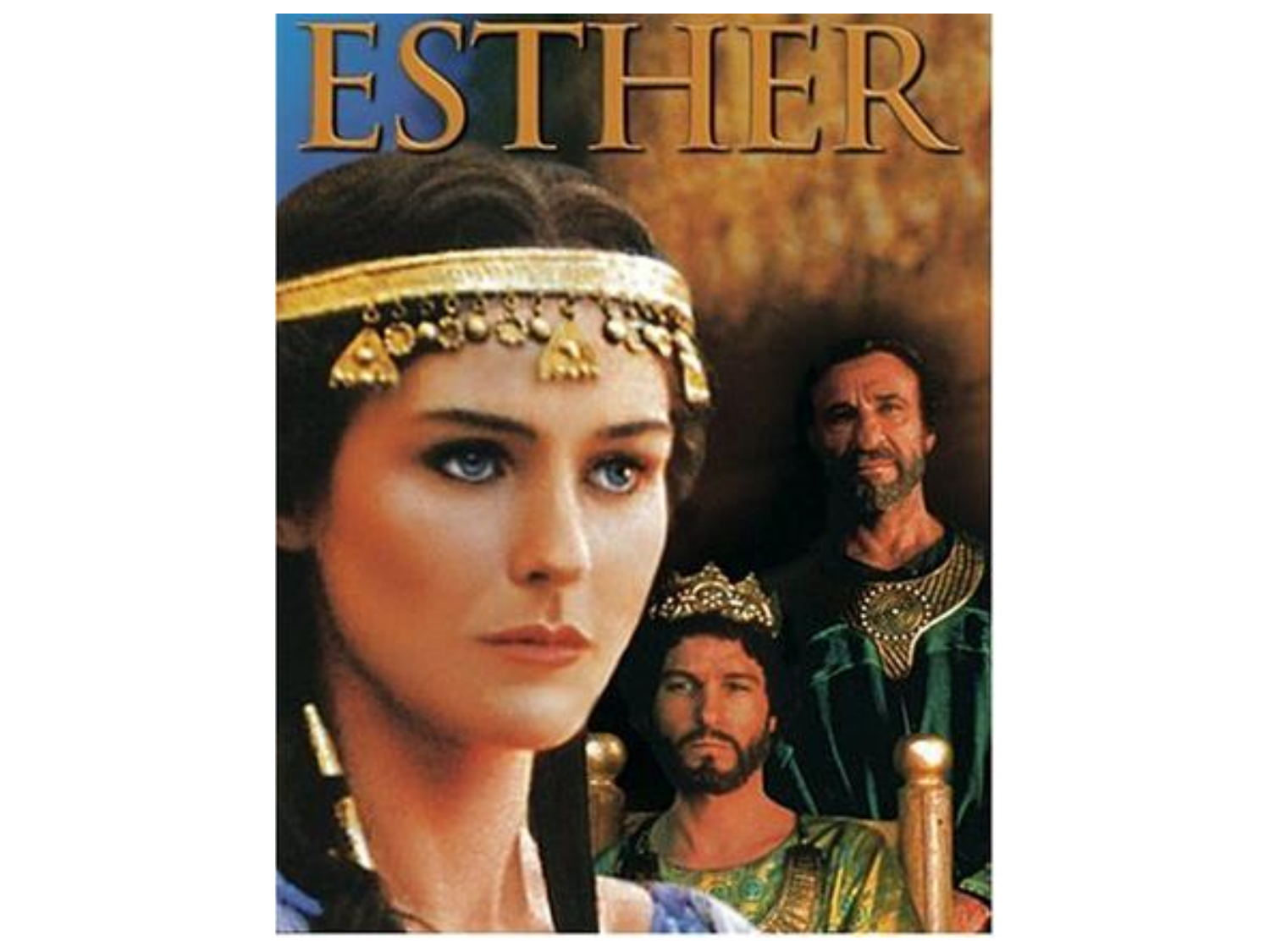

### **Mordecai is honored for saving the King's life**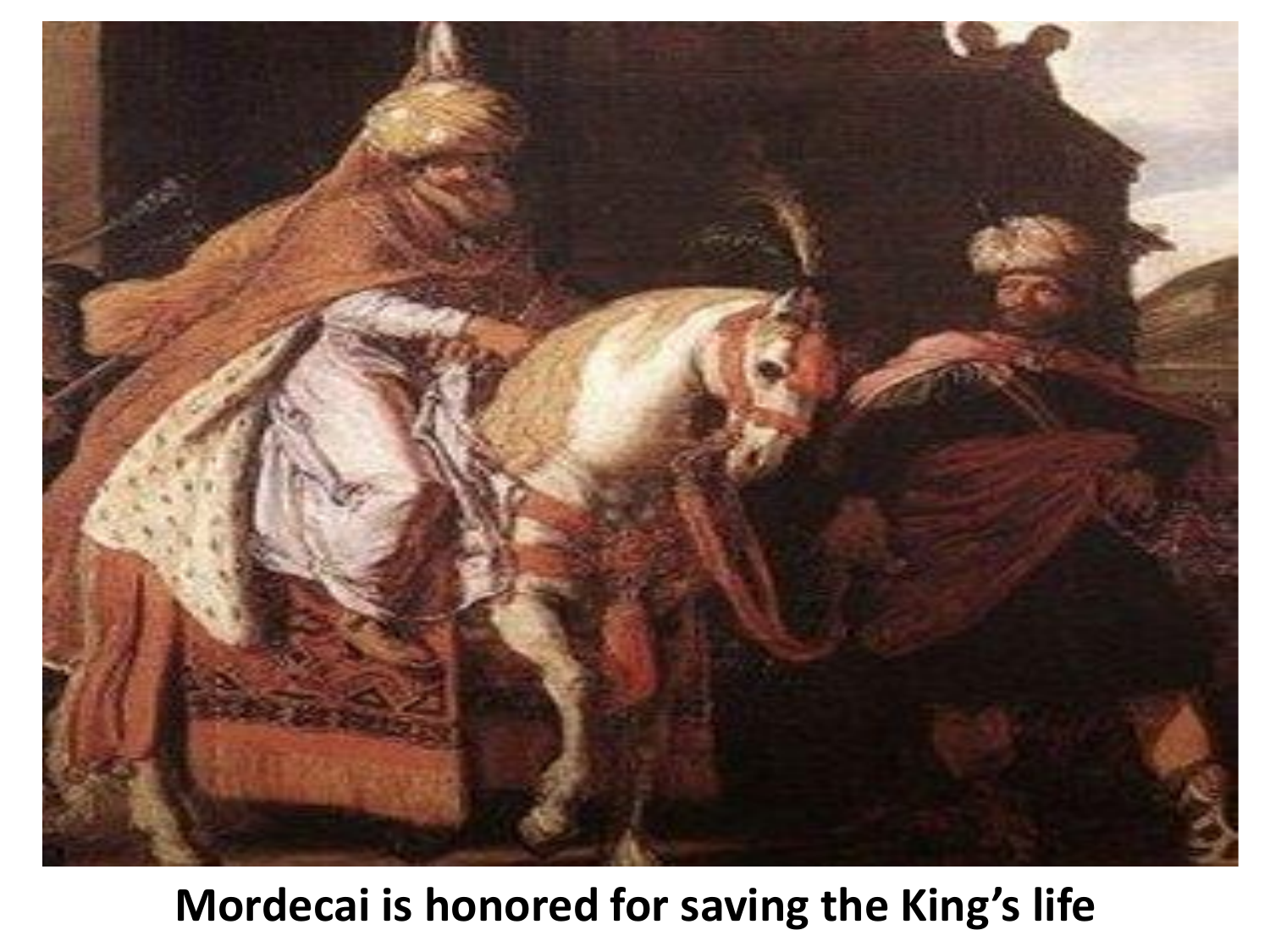The king is unaware of a number of things:

## 1. The Queen is Jewish.

## 2. The decree will kill her.

### 3. Haman is evil and an enemy.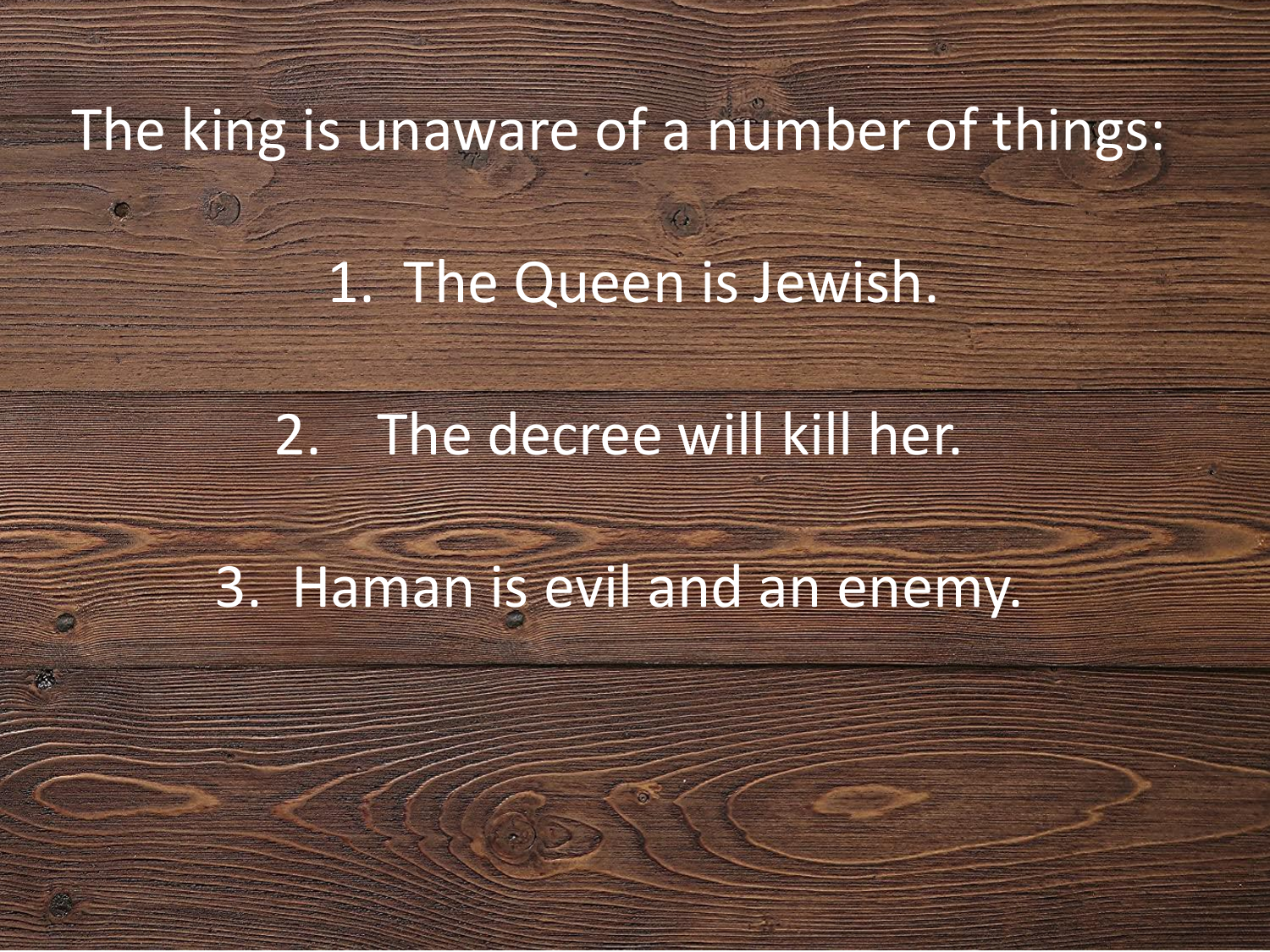

**Esther's 2nd private royal banquet with the King and Haman**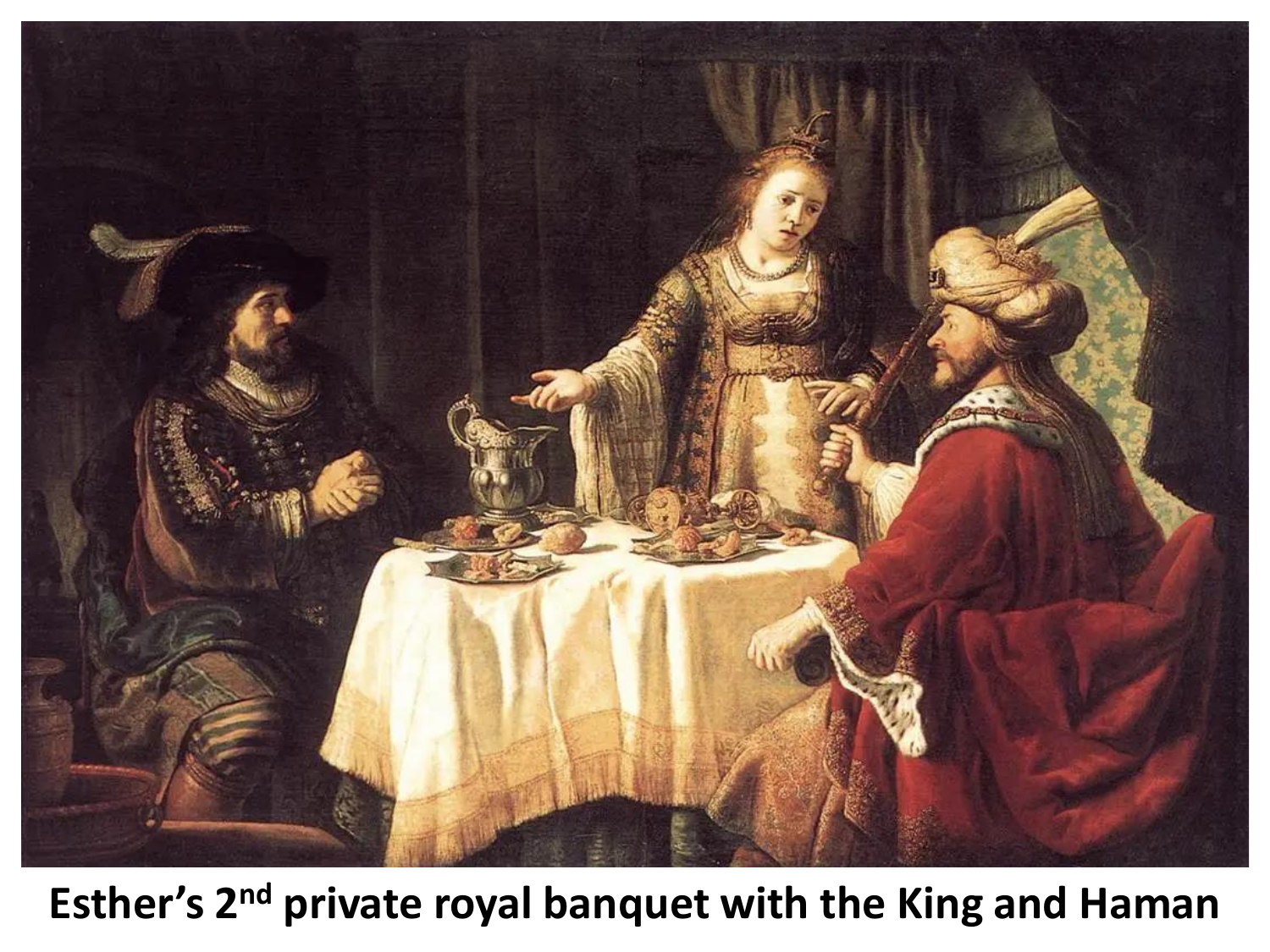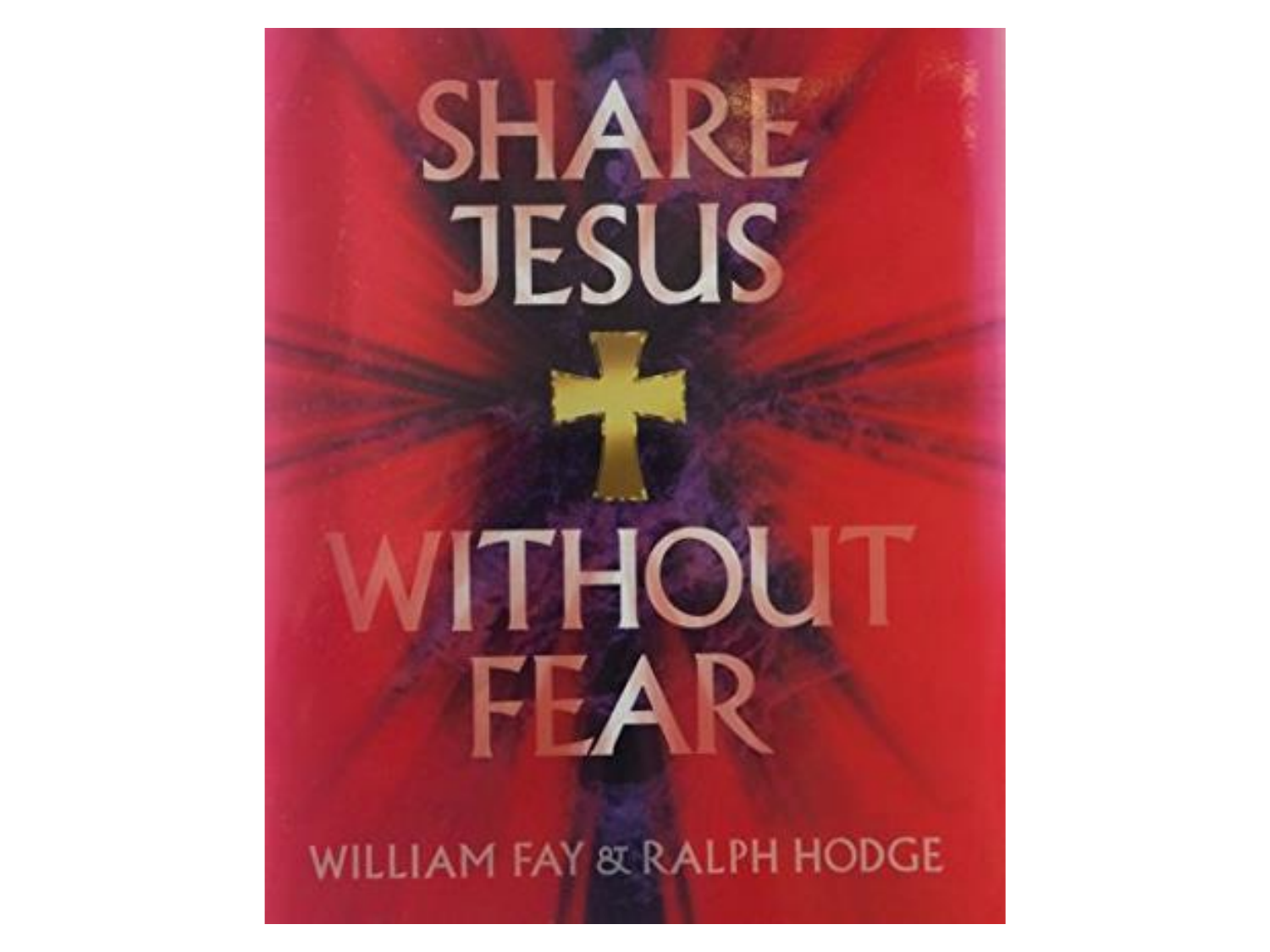

**Queen Esther gives her request to King Ahasuerus (Xerxes 1)**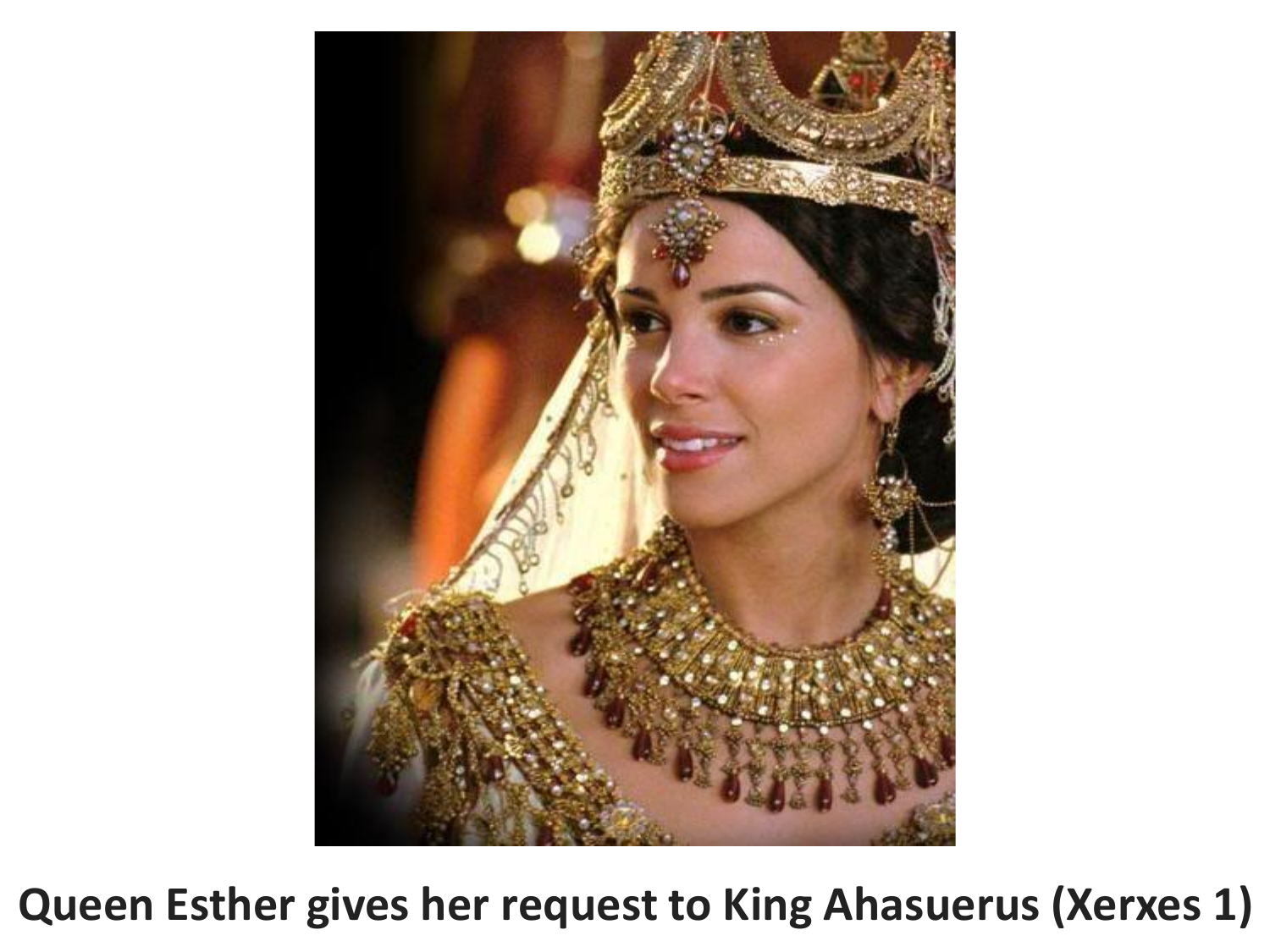## **What is important to you?**

# **Is there anything that you would risk your life for?**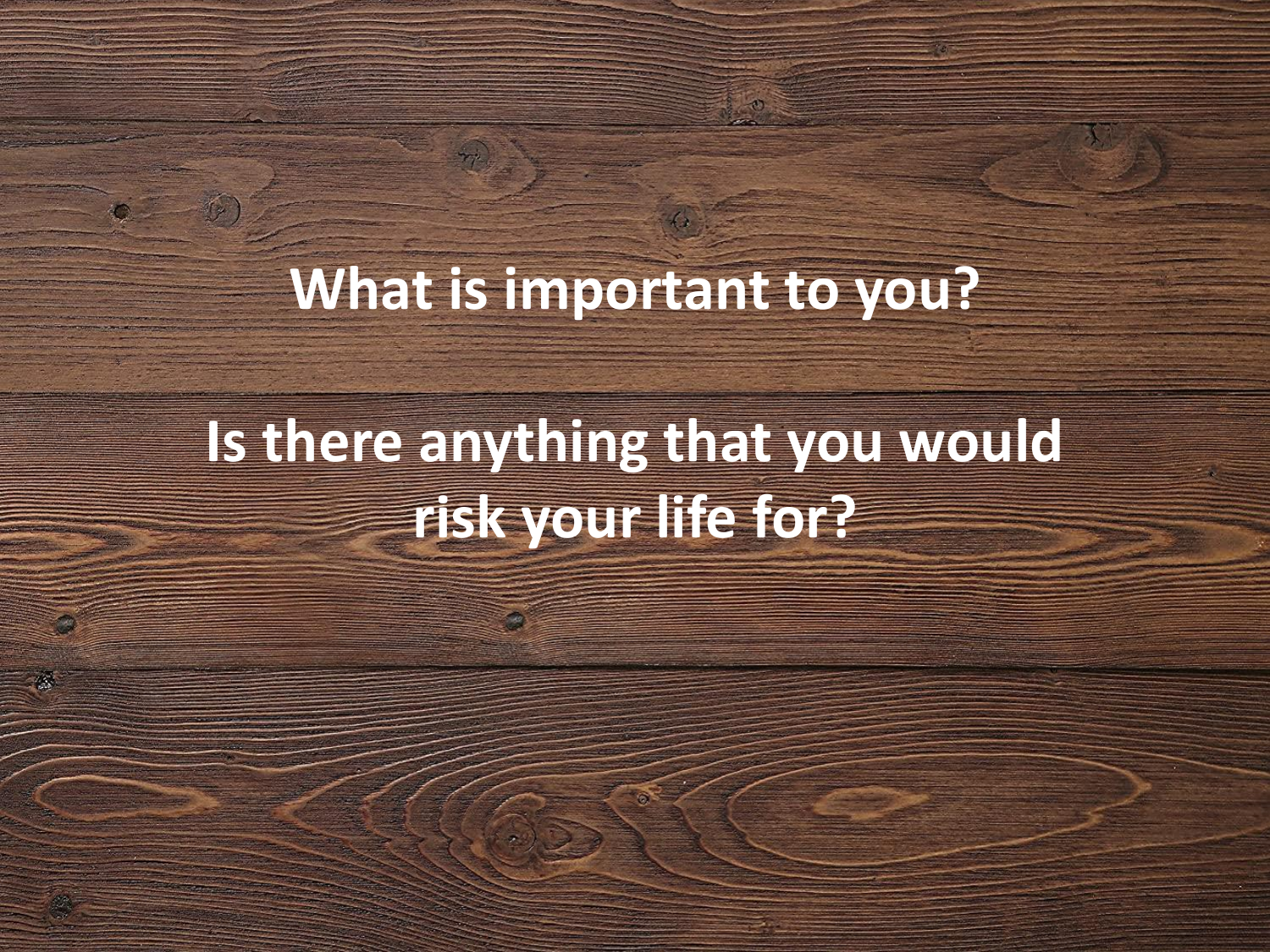**Queen Esther tells the king that she and her people will be: destroyed, killed, annihilated.**

## **The same words used in the decree. Esther 3:13**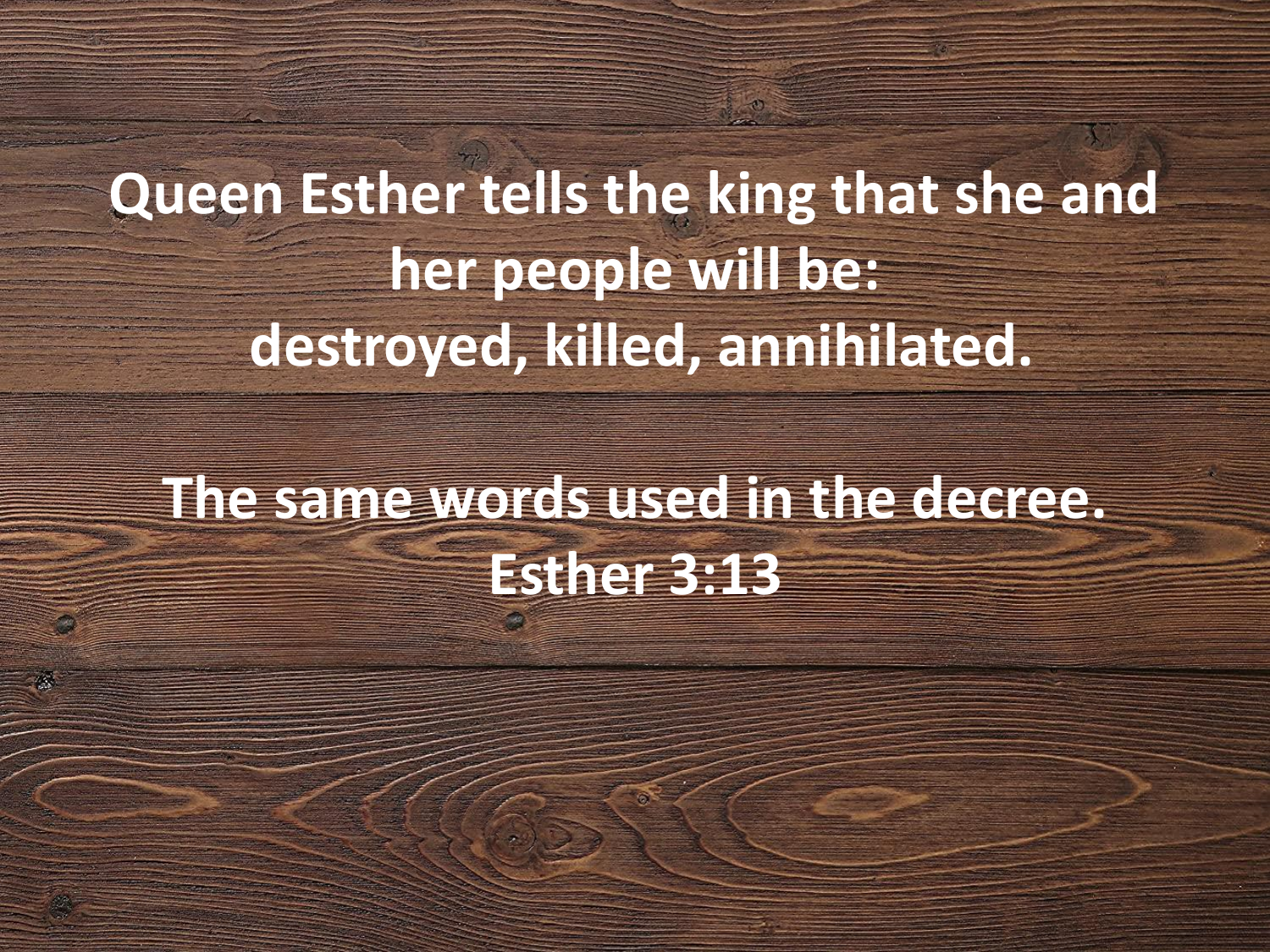**Gentleness when correcting those in opposition.**

**2 Timothy 2:24-26**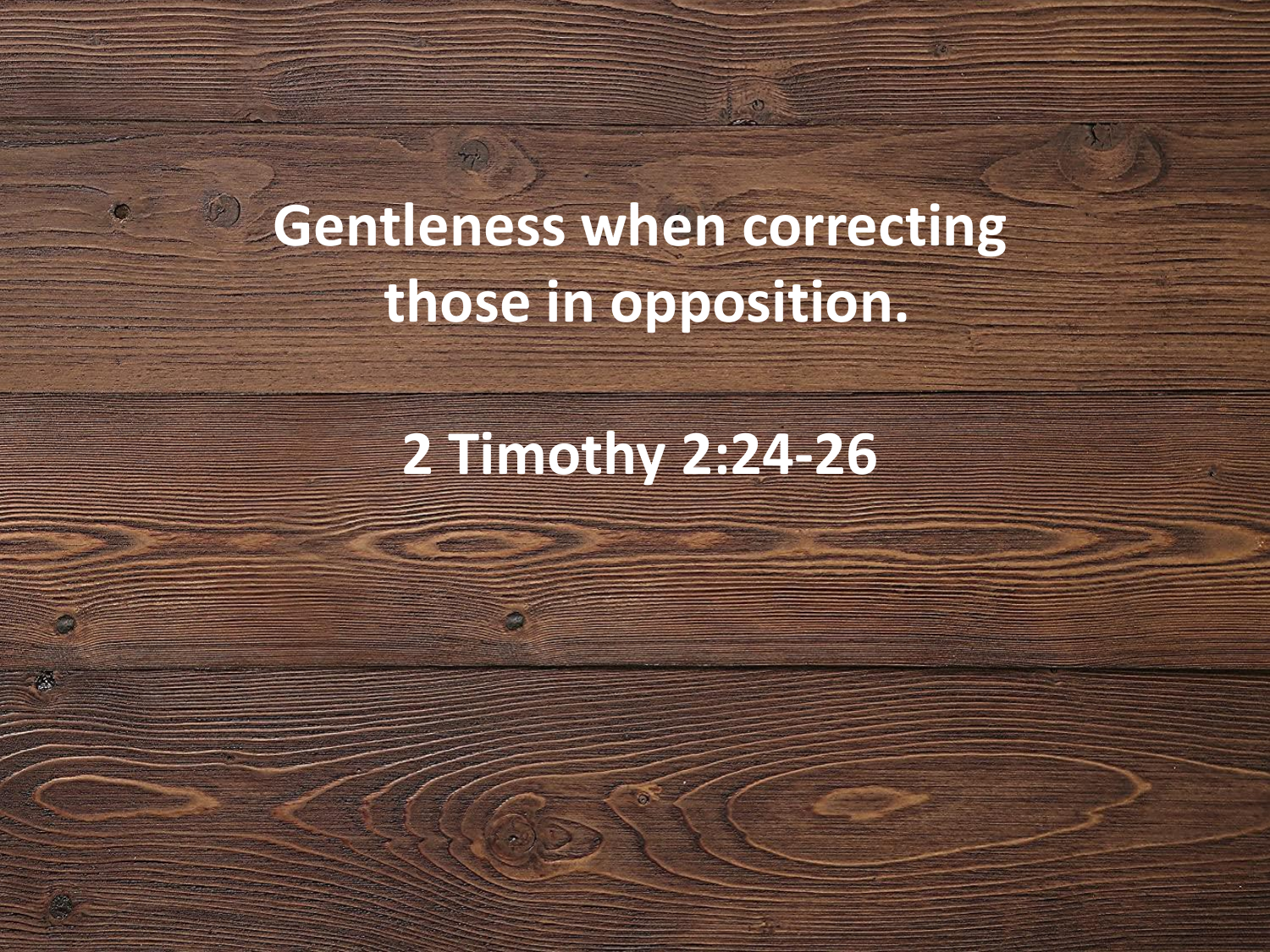

#### **Dun Dun Dunn!**

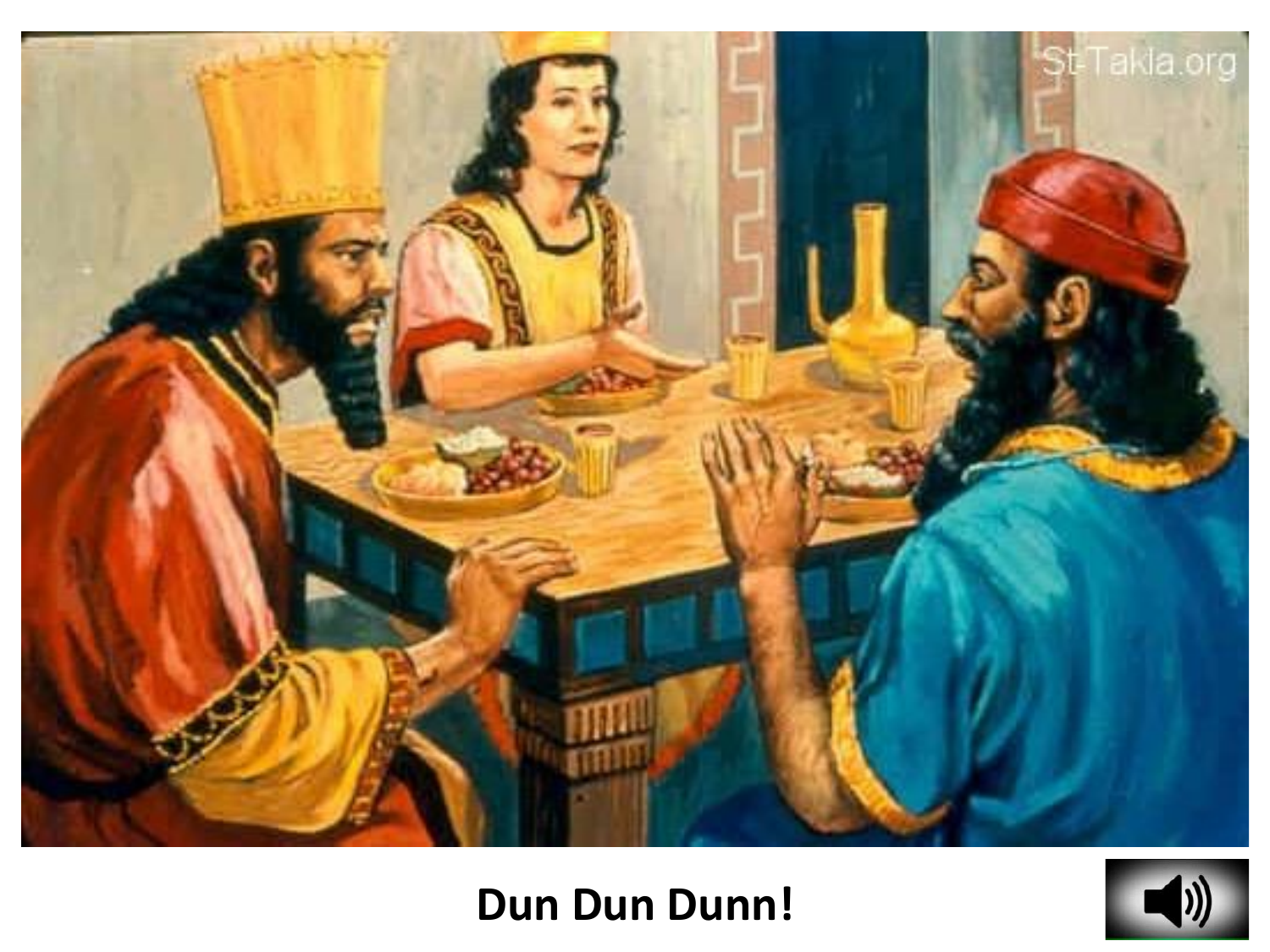

**1. Getting himself in this mess, he is the one who allowed the decree without checking it out.**

**2. Haman – How could he execute Haman for carrying out orders signed with his ring?**

**3. Make a fool of himself for trusting Haman and giving him so much influence.**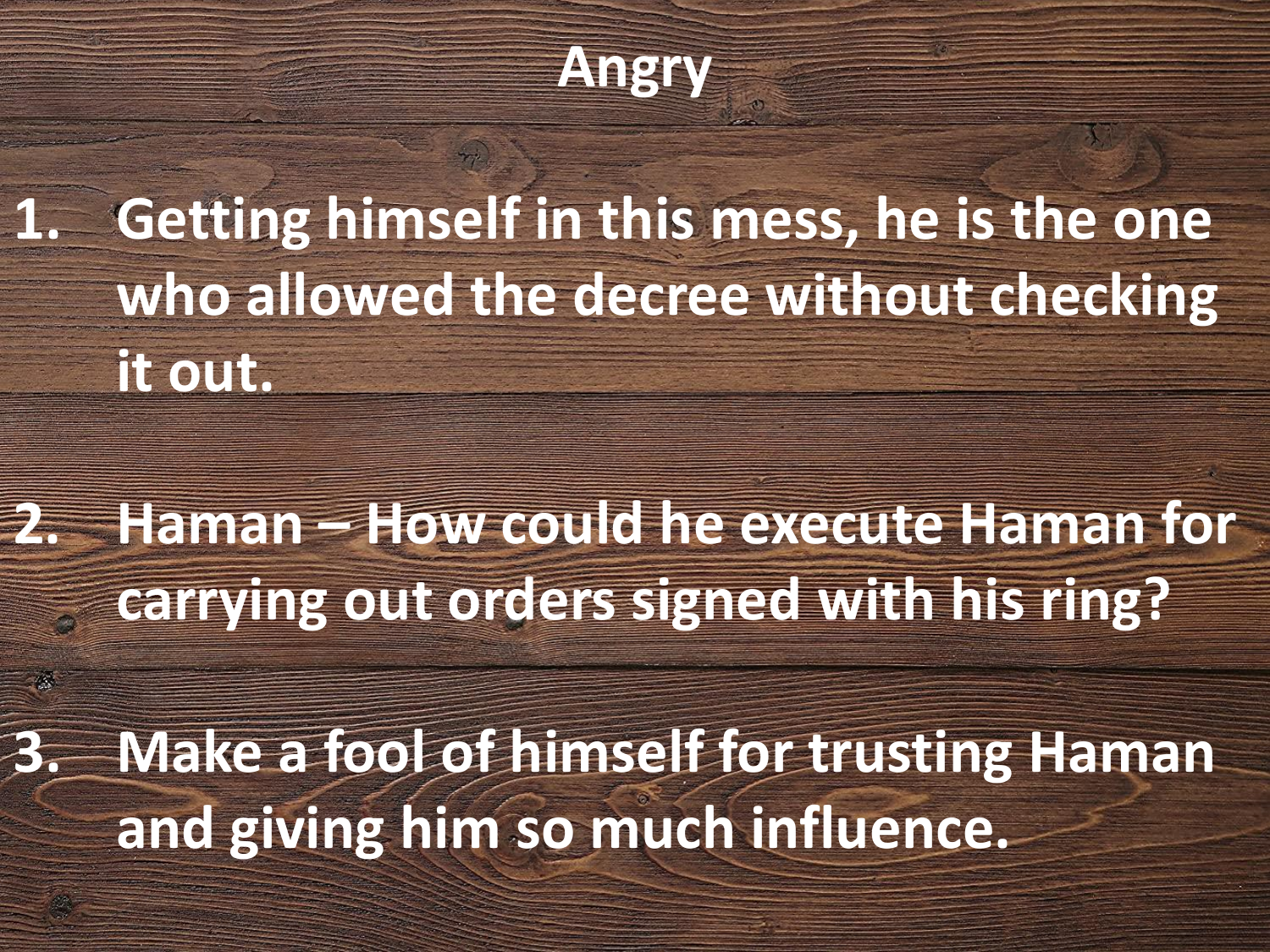## **Three capital offenses against Haman:**

**1. He manipulated the king in planning to kill the queen's people.** 

**2. He was perceived to accost the queen.** 

**3. He planned to execute Mordecai, the man whom the king had just greatly honored for extreme loyalty to the kingdom and saving the king's life.**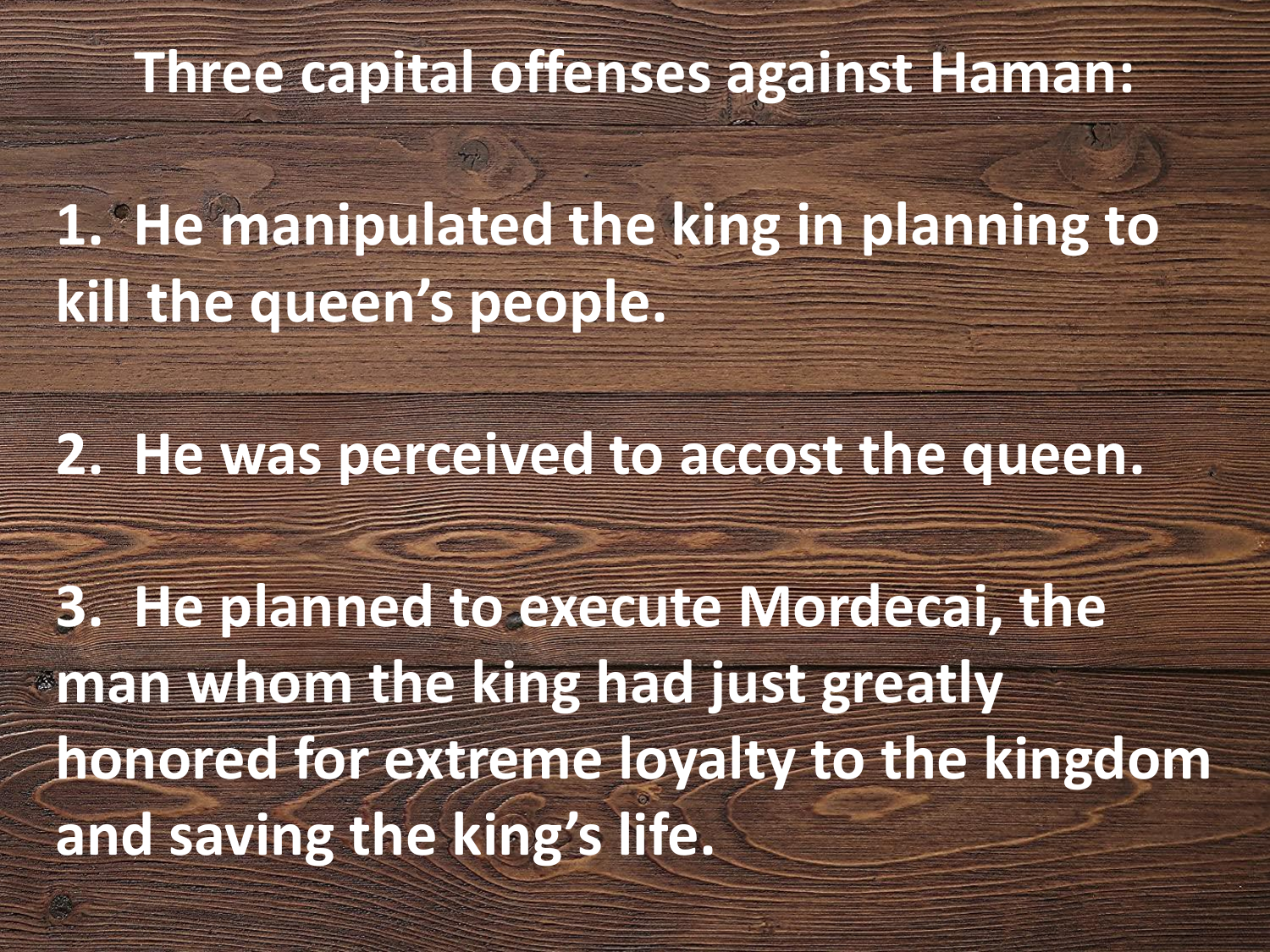

**King Xerxes 1 gives the command to impale Haman on the gallows (the same one Haman had made for Mordecai)**